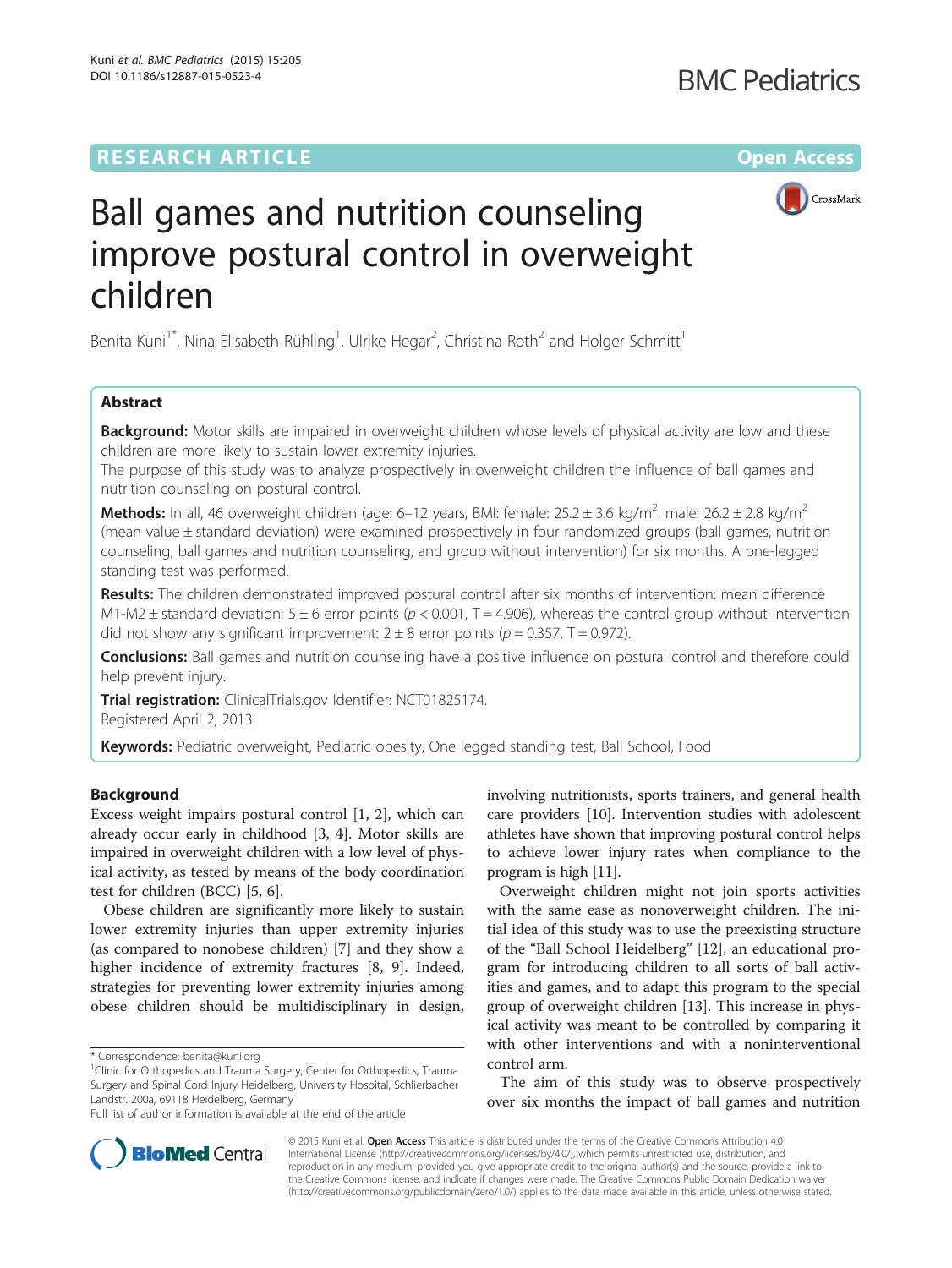counseling on postural control. The history of injuries was prospectively recorded.

Our main hypothesis was that postural control would improve with intervention (ball games and nutrition counseling).

#### Methods

"Ball school – easy" is an interdisciplinary project of the Heidelberg University Hospital. The aim of this major project was to extend the offer of the program "Ball School Heidelberg" (which is a basic introduction to ball games for school children [\[12](#page-3-0)]) to the specific population of overweight children [\[13\]](#page-3-0).

Overweight children were recruited via press releases. These children (*n* = 46, f(emale): 8 y.(ears) 9 mo.(nths)  $\pm$ 1 y. 2 mo., BMI  $25.2 \pm 3.6$  kg/m<sup>2</sup>, perc(entiles) 97.7  $\pm$ 3.0 %, m(ale): 9 y. 6 mo.  $\pm$  1 y. 4 mo., 26.2  $\pm$  2.8 kg/m<sup>2</sup>, perc.:  $98.2 \pm 2.5$  % (mean value  $\pm$  standard deviation)) were examined twice: before the intervention (Measurement 1, M1) and after six months (M2). Choosing this intervention period, we were able to accomplish all the measurements in the time span of one school year. Thus, dropout due to school changes/moving was minimized. Six months also seemed to represent a comparable time frame with respect to other school-based intervention studies [[14](#page-3-0), [15\]](#page-3-0).

Children were determined to be overweight (inclusion criteria) when their BMI was greater than the gender-, race-, and age-specific  $90<sup>th</sup>$  percentile from the National Children Health and Nutrition Examination Survey [\[16](#page-3-0), [17\]](#page-3-0). Among the participants, 3 girls and 2 boys were overweight; all the others were obese. In our data presentation, the term "overweight children" is used for both overweight and obese children. The children were randomized by lot into four groups, three with different interventions and one control group without any intervention. A compliance rate of a minimum of 70 % participation in the ball games and 6/9 nutrition sessions was required; otherwise the child was excluded. In detail the program involved: for group A: 90-min ball games class twice weekly ( $n = 11$  at M1,  $n = 7$  at M2; 3 excluded due to compliance, one dropped out for other reasons; the compliance rate of the remaining group  $(cr) = 84 \pm 8$  %); group B: 9 units of nutrition counseling ( $n = 13$ , 12; cr =  $80 \pm 13$  %); group C: ball games and nutrition counseling  $(n = 12, 11;$  one dropped out for other reasons, cr ball =  $84 \pm 9$  %, cr nutrition =  $81 \pm 7$  %), and the control group without intervention ( $n = 10, 10$ ). The dropouts for other reasons were mostly personal (school change/moving/not showing up for the measurement). All but a few sessions were conducted by the same sports therapist.

The ball games were structured in order to teach basic tactical elements, coordinative ball skills, and technique (ball path/timing/control, teammate's/opponent's behavior).

In detail this included: elementary game techniques (throwing, catching), mostly low level exercises (to promote the feeling of enhancing achievement), exercises without a ball (catch, coordination exercises), and psychosocial games were part of the program. The children received stickers at the end of the class when their participation and behavior were adequate (then for 10 stickers a gift).

The nutrition counseling was organized as three evenings (1.5 h(ours) each) with the parents (knowledge transfer), three sessions with the children (1.5 h each; experience in eating and drinking), and three activities together (grocery shopping, fast food/restaurant, and closing party). A supplementary email hotline was also available.

In detail, the program was composed as shown in Table [1.](#page-2-0)

All participants were given the opportunity to join ball and nutrition programs after the end of the study. Musculoskeletal pain and injuries were prospectively assessed.

Informed written consent was obtained from the parents and guardians of all children. The independent Ethical Committee of the University of Heidelberg approved this study. This study was performed in accordance with the ethical standards in sports and exercise science research [\[18, 19\]](#page-3-0).

#### One-legged standing test

The postural control was measured by means of a onelegged standing test (OST) on a gymnastic mat (8 cm thick), using the error point system of the BESS score (Balance-Error Scoring System) [\[20](#page-3-0), [21](#page-3-0)]. The test person stood on their dominant foot (the preferred foot for kicking a ball). The free leg had to hang slightly bent, freely, so that there was approximately 10 cm of space between foot tip and mat. The arms were placed on the iliac crests. The test was performed one minute with eyes open and, after a one-minute break, with closed eyes. Error points were: putting down the free leg, abducting or bending the free leg more than 30°, changing the arm position, hopping or raising the metatarsal or the heel, and peeking.

#### Statistical analysis

The statistical analysis was performed with Microsoft Excel (Microsoft Incorporation) and SPSS (SPSS Inc., Chicago, Ill, USA). Measures of central tendency and dispersion were calculated for all variables, and normal distribution was assessed by using the KS Test. The comparisons were calculated by using the Student´s ttest for normally distributed data and by nonparametric tests for non-normally distributed data (Wilcoxon for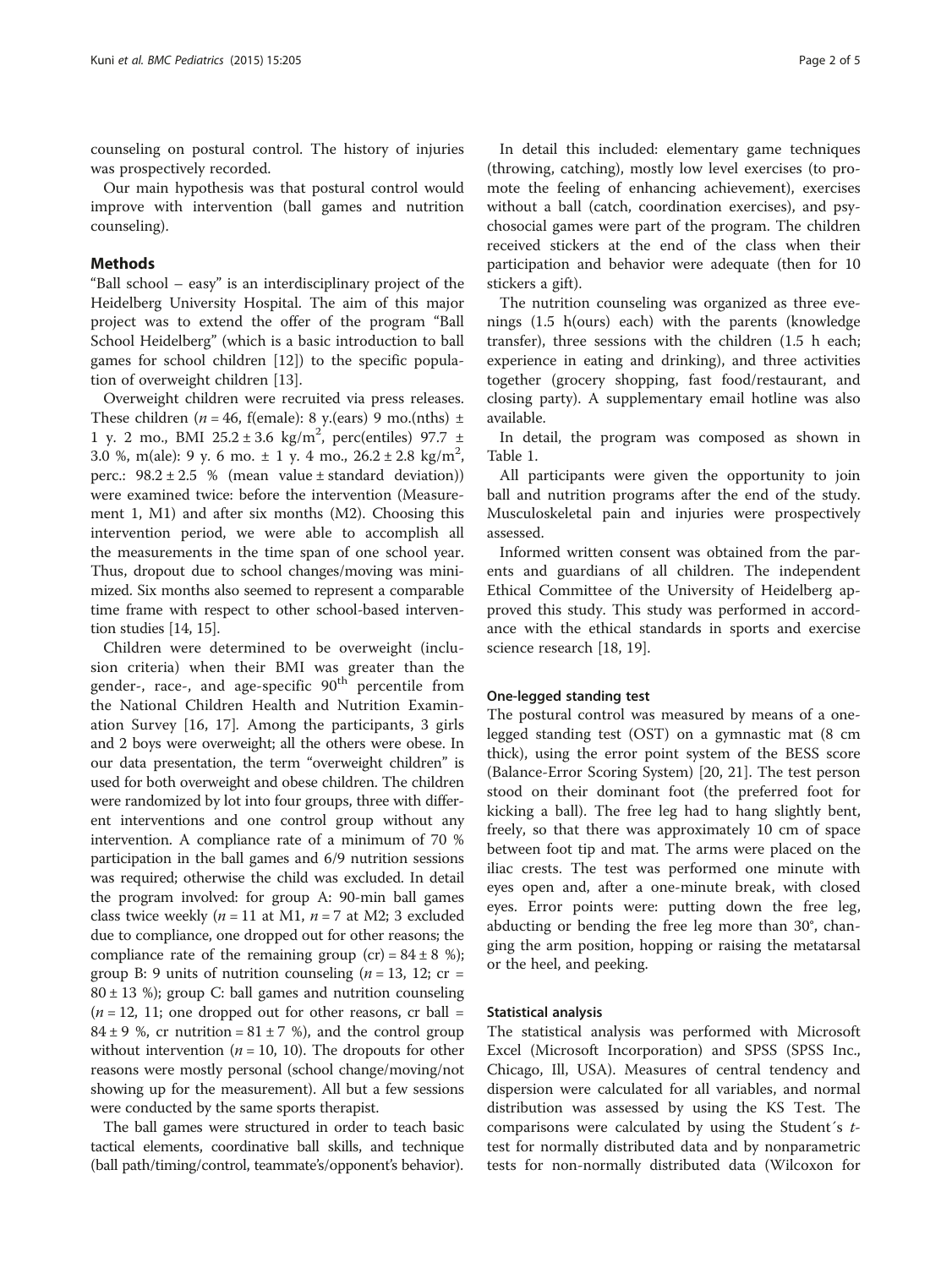<span id="page-2-0"></span>Table 1 Program for the nutrition counseling sessions for parents, children, and parents and children together

| Parents                                                             | Children                               | Parents & children                             |
|---------------------------------------------------------------------|----------------------------------------|------------------------------------------------|
| Definition, importance, and consequences of pediatric<br>overweight | Game-related knowledge acquisition     | Completing a quiz                              |
| Goals of the nutrition therapy                                      | Role games                             | Joint fictive food shopping in the family team |
| Nutrition pyramid                                                   | Nutrition pyramid                      | Meal plan                                      |
| Educational and nutritional errors                                  | Difference between hunger and appetite | Stock check                                    |
| Basics for pediatric nutrition                                      | Portions                               | Making a list                                  |
| Food shopping                                                       |                                        | Food shopping                                  |
| Meal structure, composition, and amount                             |                                        | Checking the basket                            |
| Fast food                                                           | Tests for taste and senses             | Preparing tasty snacks                         |
| Information about how to motivate children                          |                                        |                                                |
| Family resources                                                    |                                        |                                                |
| Exceptional situations                                              |                                        |                                                |
| Prevention of falling back into poor habits                         |                                        |                                                |

dependent samples). Correlations were calculated by means of the Pearson's correlation coefficient.

Due to the observational nature of the study, the significance level was assigned at 5 % for all comparisons.

#### Results

Between M1 and M2, postural control (error points of the BESS score) with open eyes improved in all three intervention groups: in the ball games group (mean difference M1-M2  $\pm$  standard deviation: 5.6  $\pm$  3.5 error points,  $T = 5.264$ ,  $p = 0.005$ ), in the nutrition counseling group  $(6.0 \pm 6.3$  error points, T = 3.324,  $p = 0.007$ ), and, with a tendency, in the group with ball games combined with nutrition counseling  $(3.7 \pm 6.3 \text{ error points},$ T = 1.969,  $p = 0.077$ ). With closed eyes, no significant changes were found.

Between M1 and M2, the most common injuries were ankle sprains (8/40); furthermore, one knee and three finger sprains were reported. At M2, 10 of the 46 overweight children reported musculoskeletal pain (lower extremities, upper extremities, or back pain).

#### **Discussion**

The purpose of this study was to analyze prospectively the influence of ball games and nutrition counseling on postural control in overweight children.

Both interventions showed significant positive effects on postural control in our study population.

#### Postural control

Postural control is impaired in healthy young men when extra weight is added at the upper part of the trunk [\[22](#page-3-0)]. In overweight children, mediolateral sway is higher than in nonoverweight children [\[4](#page-3-0)]. Overweight prepubertal boys display a lower capacity in static and dynamic postural skills [\[1](#page-3-0)].

Fine motor skill performance is impaired in overweight children while standing on a balance beam [\[5](#page-3-0)]. Not only postural control, but also ball skills were found to be significantly better in nonoverweight children as compared with obese ones [[23](#page-3-0)]. Obese children might also suffer from underlying perceptual-motor coordination difficulties [[5](#page-3-0)].

Postural control improved with both interventions. Even nonspecific training of postural control (as a collateral effect of the ball school training) showed a positive influence. The BESS score is commonly used for assessing postural control, also in children [[21, 24](#page-3-0)]. An important learning effect [[24](#page-3-0)] is excluded since the control group without intervention did not improve significantly.

#### Ball School intervention and nutrition counseling

Ball games were found to be beneficial in developing balance [[25](#page-4-0)]. Initially, the program "Ball School Heidelberg" was established in 1998 for introducing school children to different ball games, to develop basic motor skills and coordination. Since this program was in place, the training programs and the trainers were already prepared. The study group chose this program structure as one of the intervention arms of this study. The aim was to give overweight children access to this program and, in the future, make it easier to join any other sports training offer and thus facilitate the integration of overweight children in sports groups. Even at a young age, we found a higher percentage of overweight children who did not participate in any sports other than school sports.

Weight reduction in adults has been shown to improve postural control [\[26\]](#page-4-0). In overweight adults, weight loss improves postural control more efficiently than increasing muscle strength [\[27](#page-4-0)]. Previously, activity plus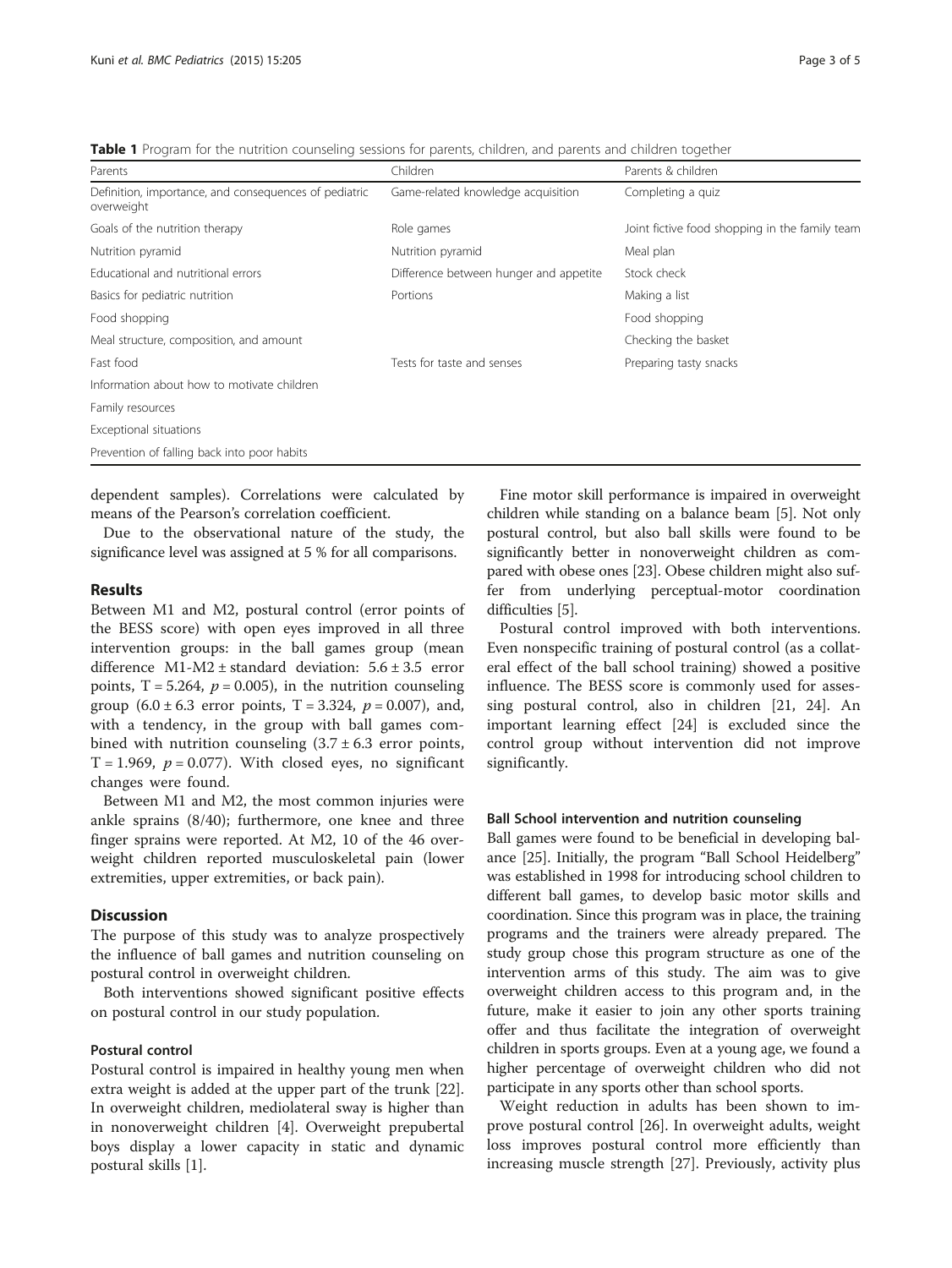<span id="page-3-0"></span>diet programs were efficacious in improving overweight children's movement skill proficiency [\[28\]](#page-4-0).

The fact that both interventions, ball training and nutrition counseling, were effective in improving the postural control could indicate a nonspecific maturation process as a bias. However, postural control did not improve in the control group without any intervention, which excludes the maturation bias. In addition, we believe that the training and developing a concept for changing nutrition patterns can influence the children's body awareness and, therefore, their postural control.

### Injuries

Prospectively, ankle sprains were the most common injuries. It is possible that additional weight combined with postural control deficits in overweight children influences the rate of lower extremity injuries [7, 8].

The consequences of deviations from normal physiology, such as increased risk of musculoskeletal injuries, may be alleviated by interventions aimed at improving muscle strength, coordination, and postural control and by nutrition counseling. Limitations of this study include the relatively small sample size and relatively short intervention period compared to other settings [[29, 30\]](#page-4-0).

#### Conclusions

Overweight children could benefit, in terms of postural control, from a multidisciplinary intervention program.

#### Competing interests

The authors declare that they have no competing interests.

#### Authors' contributions

All authors have made substantial contributions to conception and design, or acquisition of data, or analysis and interpretation of data. BK, NER, HS have been involved in drafting the manuscript, and UH, CR and HS in revising it critically for important intellectual content. All authors have given final approval of the version to be published and agree to be accountable for all aspects of the work in ensuring that questions related to the accuracy or integrity of any part of the work are appropriately investigated and resolved.

#### Acknowledgements

The authors would like to thank all participants and their parents and gardians for their interest and cooperation, Kayla Michael and Sherryl Sundell for English language revision. Furthermore, we would like to thank the Institute of Sports and Sports Science, Heidelberg University, and the Center for Child and Adolescent Medicine and the Department of Internal Medicine (Endocrinology and Metabolism, and Sports Medicine), Heidelberg University Hospital, for the cooperation in the interdisciplinary project.

#### Author details

<sup>1</sup>Clinic for Orthopedics and Trauma Surgery, Center for Orthopedics, Trauma Surgery and Spinal Cord Injury Heidelberg, University Hospital, Schlierbacher Landstr. 200a, 69118 Heidelberg, Germany. <sup>2</sup>Institute of Sports and Sports Sciences, University of Heidelberg, Im Neuenheimer Feld 720, 69120 Heidelberg, Germany.

#### Received: 12 October 2014 Accepted: 3 December 2015 Published online: 11 December 2015

#### References

- 1. Deforche BI, Hills AP, Worringham CJ, Davies PS, Murphy AJ, Bouckaert JJ, et al. Balance and postural skills in normal-weight and overweight prepubertal boys. Int J Pediatr Obes. 2009;4:175–82.
- 2. Hue O, Simoneau M, Marcotte J, Berrigan F, Dore J, Marceau P, et al. Body weight is a strong predictor of postural stability. Gait Posture. 2007;26:32–8.
- 3. Goulding A, Jones IE, Taylor RW, Piggot JM, Taylor D. Dynamic and static tests of balance and postural sway in boys: effects of previous wrist bone fractures and high adiposity. Gait Posture. 2003;17:136–41.
- 4. McGraw B, McClenaghan BA, Williams HG, Dickerson J, Ward DS. Gait and postural stability in obese and nonobese prepubertal boys. Arch Phys Med Rehabil. 2000;81:484–9.
- 5. D'Hondt E, Deforche B, De Bourdeaudhuij I, Lenoir M. Childhood obesity affects fine motor skill performance under different postural constraints. Neurosci Lett. 2008;440:72–5.
- 6. Graf C, Koch B, Kretschmann-Kandel E, Falkowski G, Christ H, Coburger S, et al. Correlation between BMI, leisure habits and motor abilities in childhood (CHILT-project). Int J Obes Relat Metab Disord. 2004;28:22–6.
- 7. Pomerantz WJ, Timm NL, Gittelman MA. Injury patterns in obese versus nonobese children presenting to a pediatric emergency department. Pediatrics. 2010;125:681–5.
- 8. Rana AR, Michalsky MP, Teich S, Groner JI, Caniano DA, Schuster DP. Childhood obesity: a risk factor for injuries observed at a level-1 trauma center. J Pediatr Surg. 2009;44:1601–5.
- 9. Valerio G, Galle F, Mancusi C, Di Onofrio V, Guida P, Tramontano A, et al. Prevalence of overweight in children with bone fractures: a case control study. BMC Pediatr. 2012;12:166.
- 10. Barton M. Screening for obesity in children and adolescents: US Preventive Services Task Force recommendation statement. Pediatrics. 2010;125:361–7.
- 11. Steffen K, Emery CA, Romiti M, Kang J, Bizzini M, Dvorak J, et al. High adherence to a neuromuscular injury prevention programme (FIFA 11+) improves functional balance and reduces injury risk in Canadian youth female football players: a cluster randomised trial. Br J Sports Med. 2013;47:794–802.
- 12. Roth K, Kröger C. Ballschule: ein ABC für Spielanfänger, 5. Auflth ed. Schorndorf: Hofmann; 2015.
- 13. Hegar U. Ballschule leicht gemacht: Auswirkungen eines Ernährungs- und Bewegungsprogramms auf entwicklungsrelevante Parameter bei übergewichtigen und adipösen Kindern. Hamburg: Kovač; 2012.
- 14. Chen Y, Ma L, Ma Y, Wang H, Luo J, Zhang X, et al. A national school-based health lifestyles interventions among Chinese children and adolescents against obesity: rationale, design and methodology of a randomized controlled trial in China. BMC Public Health. 2015;15:1516.
- 15. Dobbins M, Husson H, DeCorby K, LaRocca RL. School-based physical activity programs for promoting physical activity and fitness in children and adolescents aged 6 to 18. Cochrane Database Syst Rev. 2013;2:CD007651.
- 16. Kromeyer-Hauschild K, Wabitsch M, Kunze D, Geller F, Geiß HC, Hesse V, et al. Perzentile für den body-mass-index für das Kindes- und Jugendalter unter Heranziehung verschiedener deutscher Stichproben. Monatsschr Kinderheilkd. 2001;149:807–18.
- 17. Cole TJ, Bellizzi MC, Flegal KM, Dietz WH. Establishing a standard definition for child overweight and obesity worldwide: international survey. BMJ. 2000;320:1240–3.
- 18. Harriss DJ, Atkinson G. Update–Ethical standards in sport and exercise science research. Int J Sports Med. 2011;32:819–21.
- 19. Harriss DJ, Atkinson G. International journal of sports medicine ethical standards in sport and exercise science research. Int J Sports Med. 2009;30:701–2.
- 20. Riemann BL, Guskiewicz KM. Effects of mild head injury on postural stability as measured through clinical balance testing. J Athl Train. 2000;35:19–25.
- 21. Steib S, Zech A, Hentschke C, Pfeifer K. Fatigue-induced alterations of static and dynamic postural control in athletes with a history of ankle sprain. J Athl Train. 2013;48:203–8.
- 22. Ledin T, Odkvist LM. Effects of increased inertial load in dynamic and randomized perturbed posturography. Acta Otolaryngol. 1993;113:249–52.
- 23. D'Hondt E, Deforche B, De Bourdeaudhuij I, Lenoir M. Relationship between motor skill and body mass index in 5- to 10-year-old children. Adapt Phys Activ Q. 2009;26:21–37.
- 24. Valovich McLeod TC, Perrin DH, Guskiewicz KM, Shultz SJ, Diamond R, Gansneder BM. Serial administration of clinical concussion assessments and learning effects in healthy young athletes. Clin J Sport Med. 2004;14:287–95.